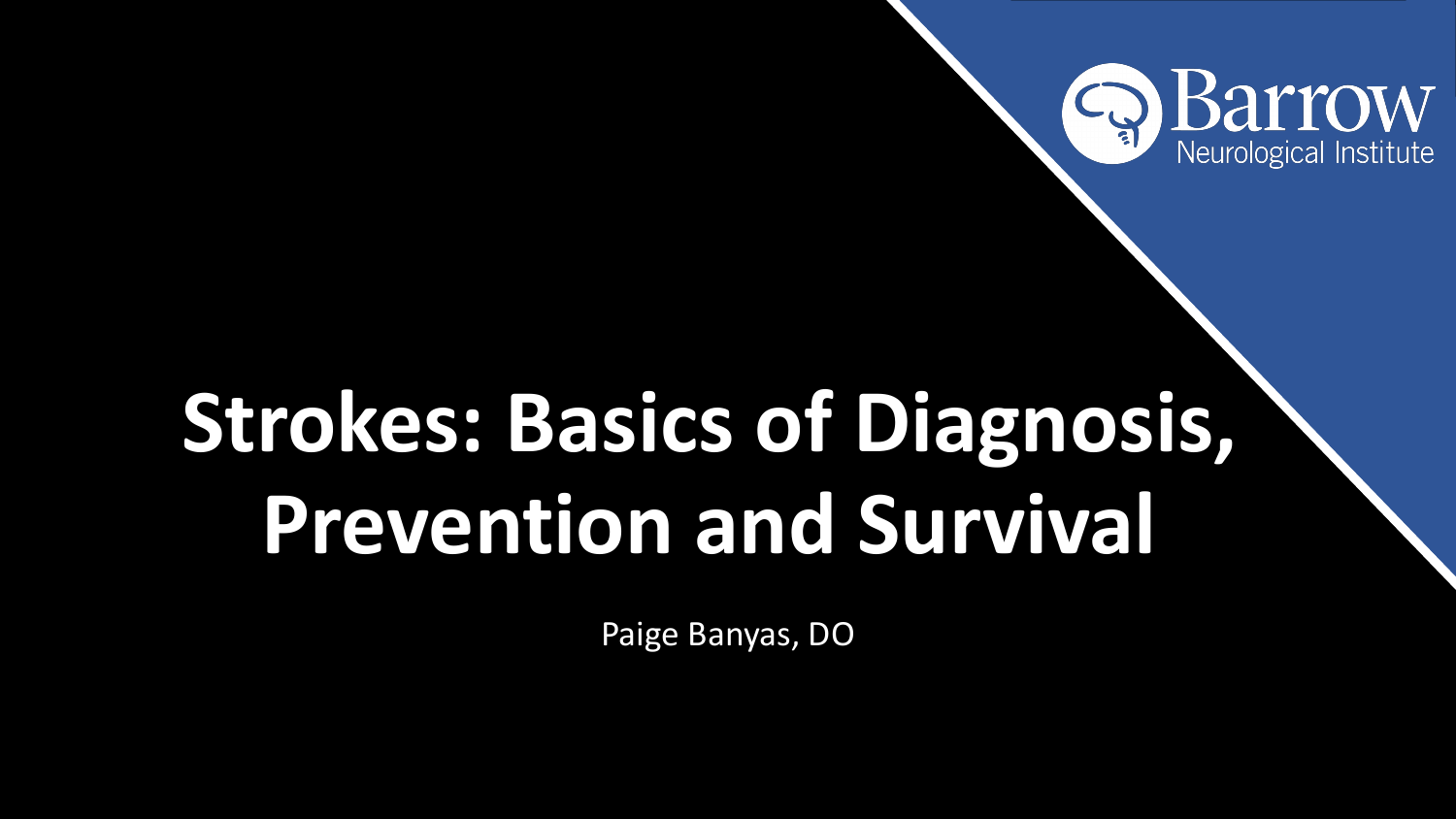### • I have no financial disclosures

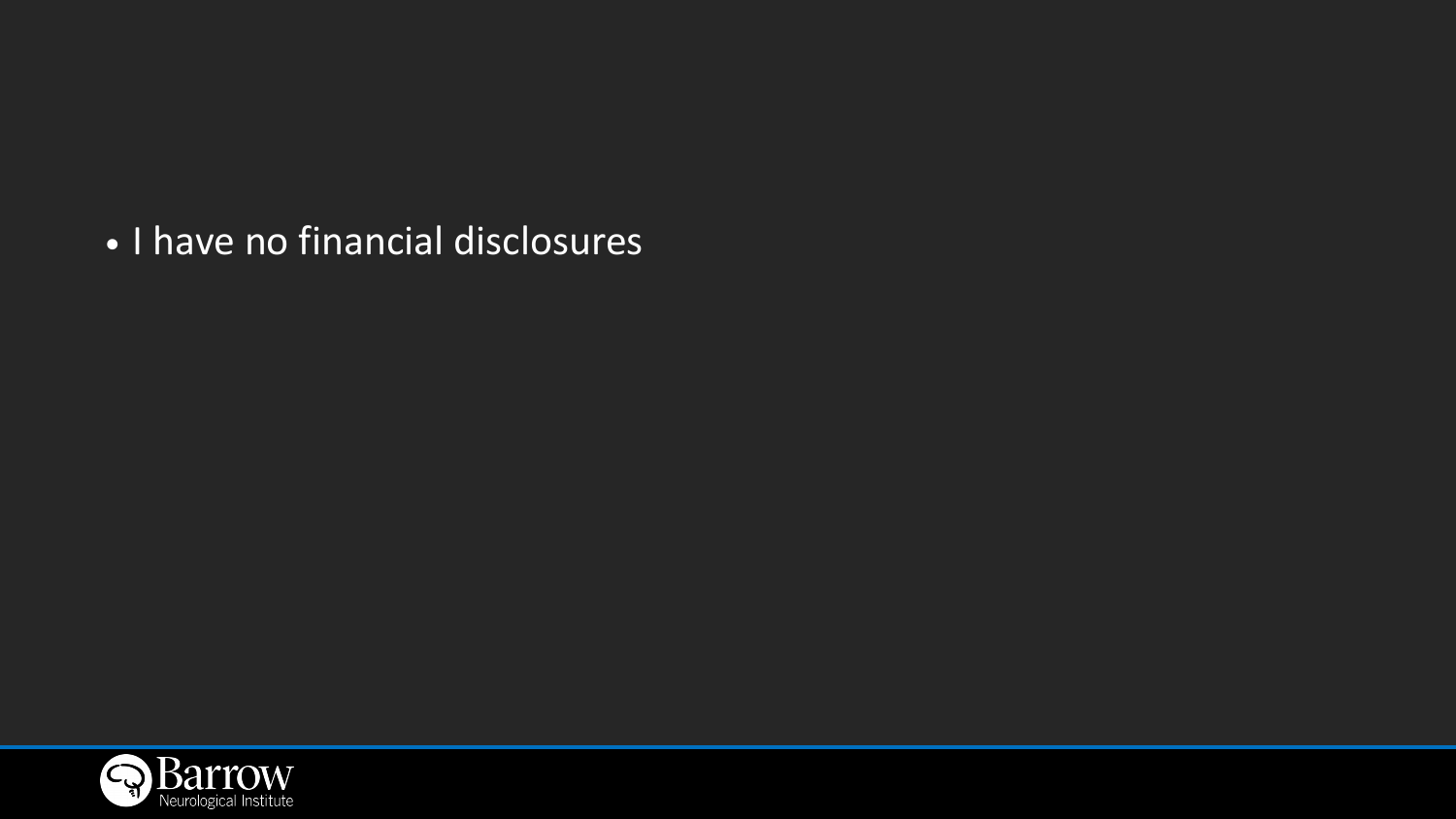# Objectives

- Discuss basic stroke pathophysiology and main causes • Discuss common risk factors for stroke
- 
- Review how to identify stroke symptoms
- Talk about basic management
- Learn about prevention strategies

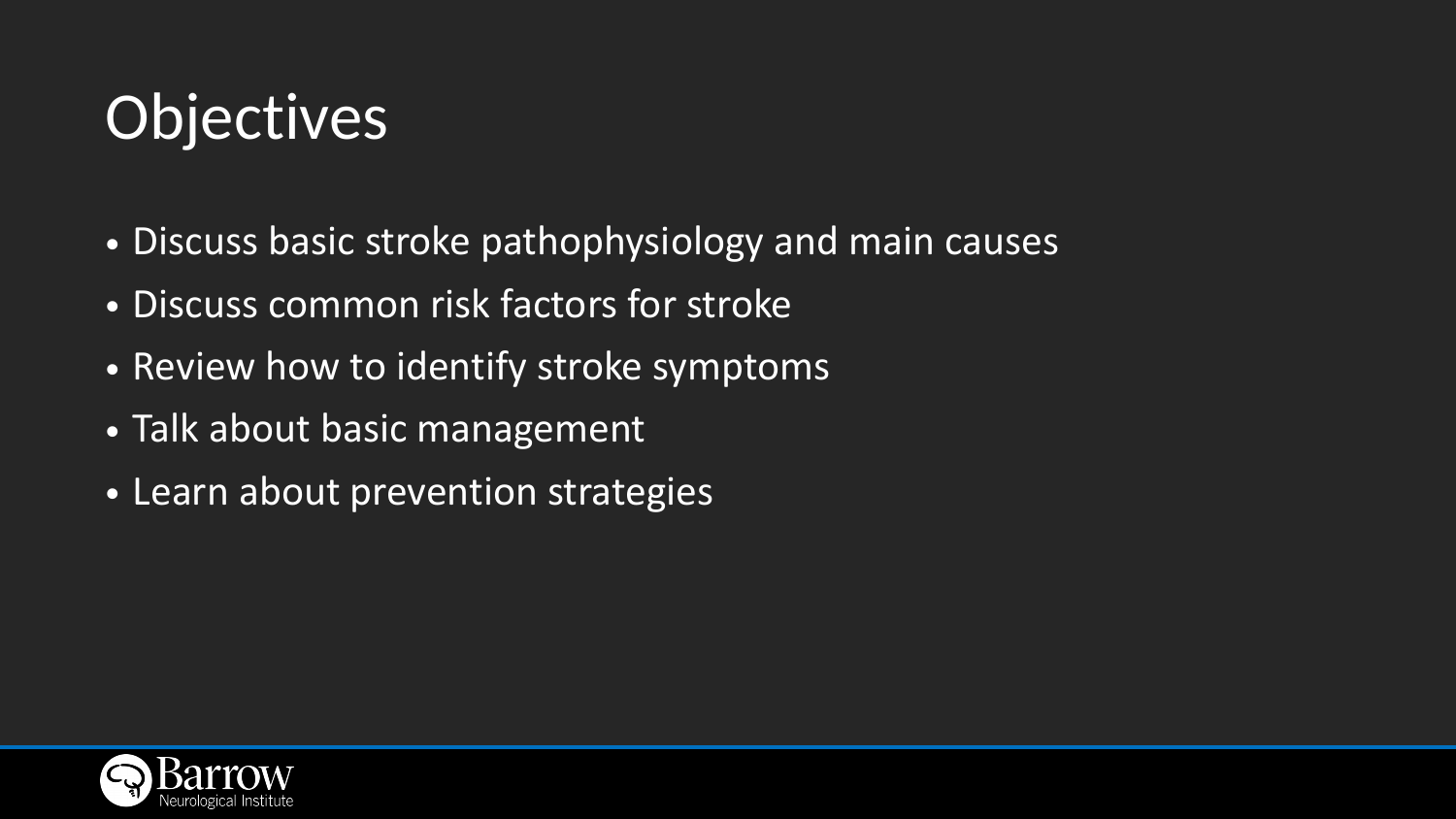### What is a stroke?

- Sudden loss of focal brain function due to a disruption in blood flow
- 2 types of stroke:
	- Ischemic (blood vessel is blocked)
	- Hemorrhagic (blood vessel ruptures or tears)
- $\rightarrow$  cells die due to lack of oxygen and nutrients



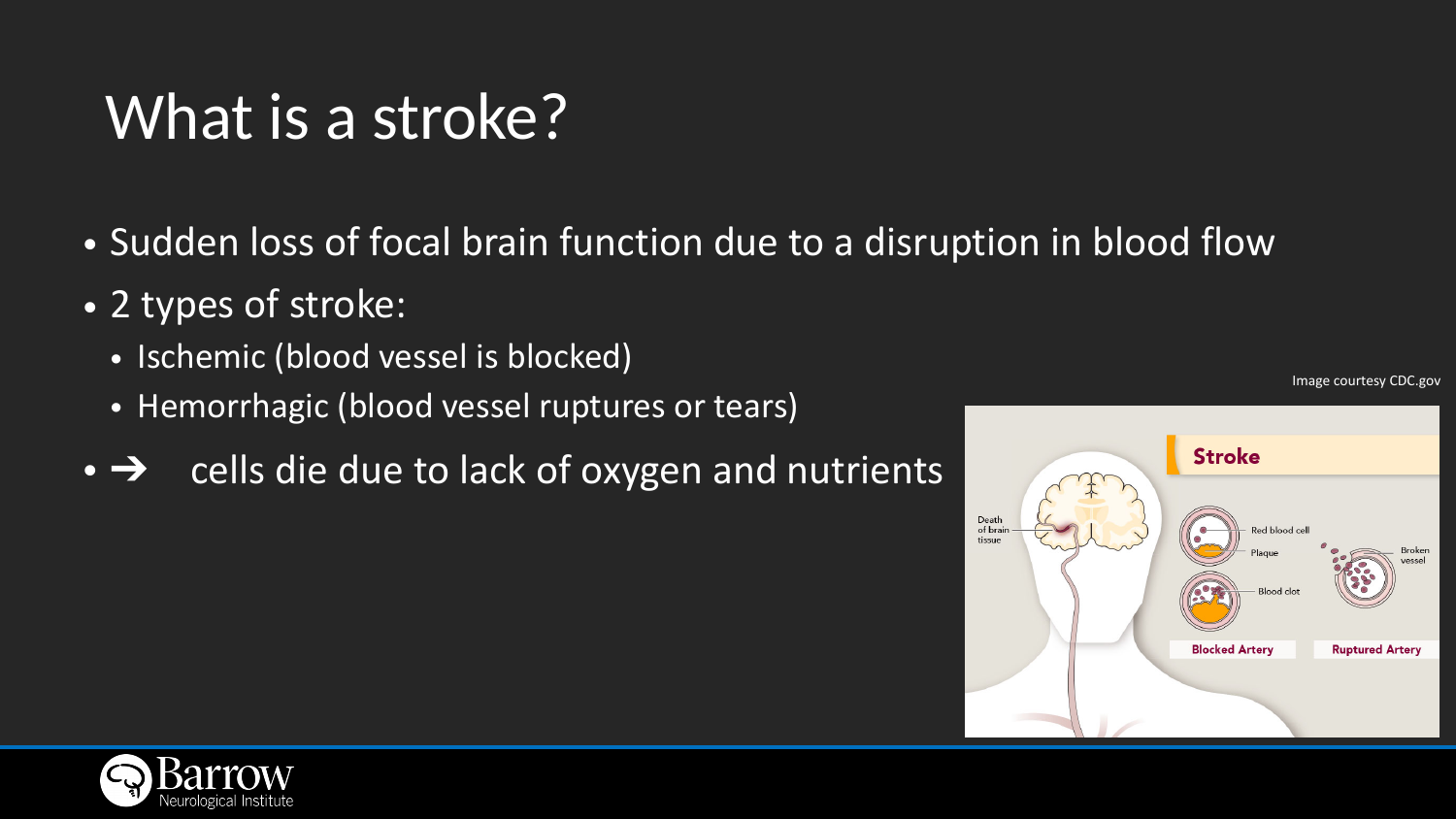# What is a TIA?

### • Symptoms are "transient" and resolve after a period of minutes to

- Transient ischemic attack
- hours
- Warning sign of a stroke
- No permanent brain damage

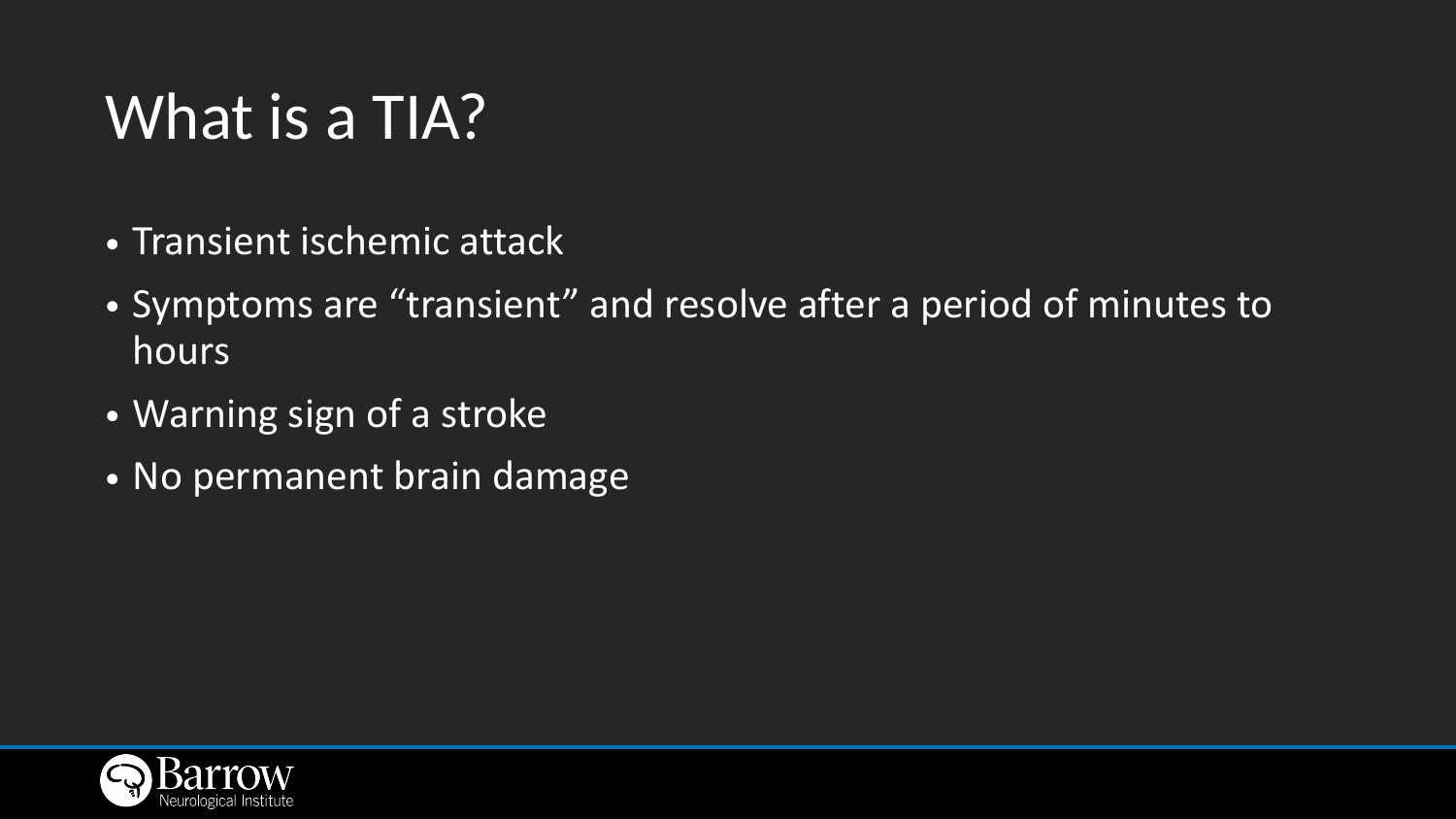# Risk factors for stroke

- High blood pressure
- High cholesterol
- Diabetes
- Smoking/tobacco products
- Atrial fibrillation/flutter
- Excessive alcohol use
- Illicit drugs (methamphetamine, cocaine)
- Sleep apnea
- Family history

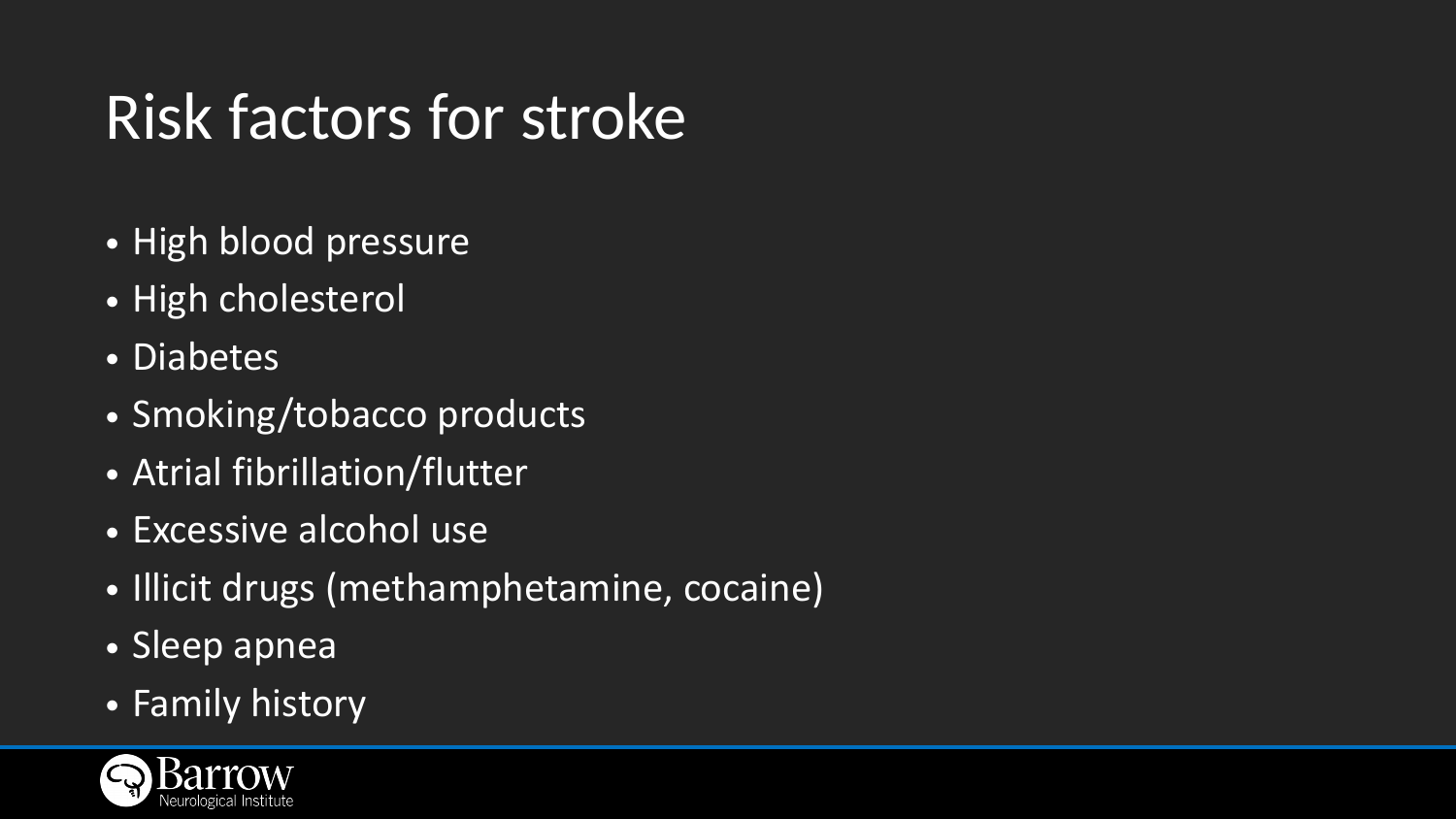# Clinical presentation

- Weakness on one side of the body
- Sensory loss on one side of the body
- Facial droop
- Vision LOSS (usually both eyes)
	- Amaurosis fugax = graying/blackening of vision in ONE EYE; appears like a curtain coming down
- Aphasia (inability to speak and/or comprehend)
- Eye deviation (both eyes pushed to one side)
- Neglect (not attending to one side of the body)
- Vertigo + nausea, vomiting +/- altered consciousness

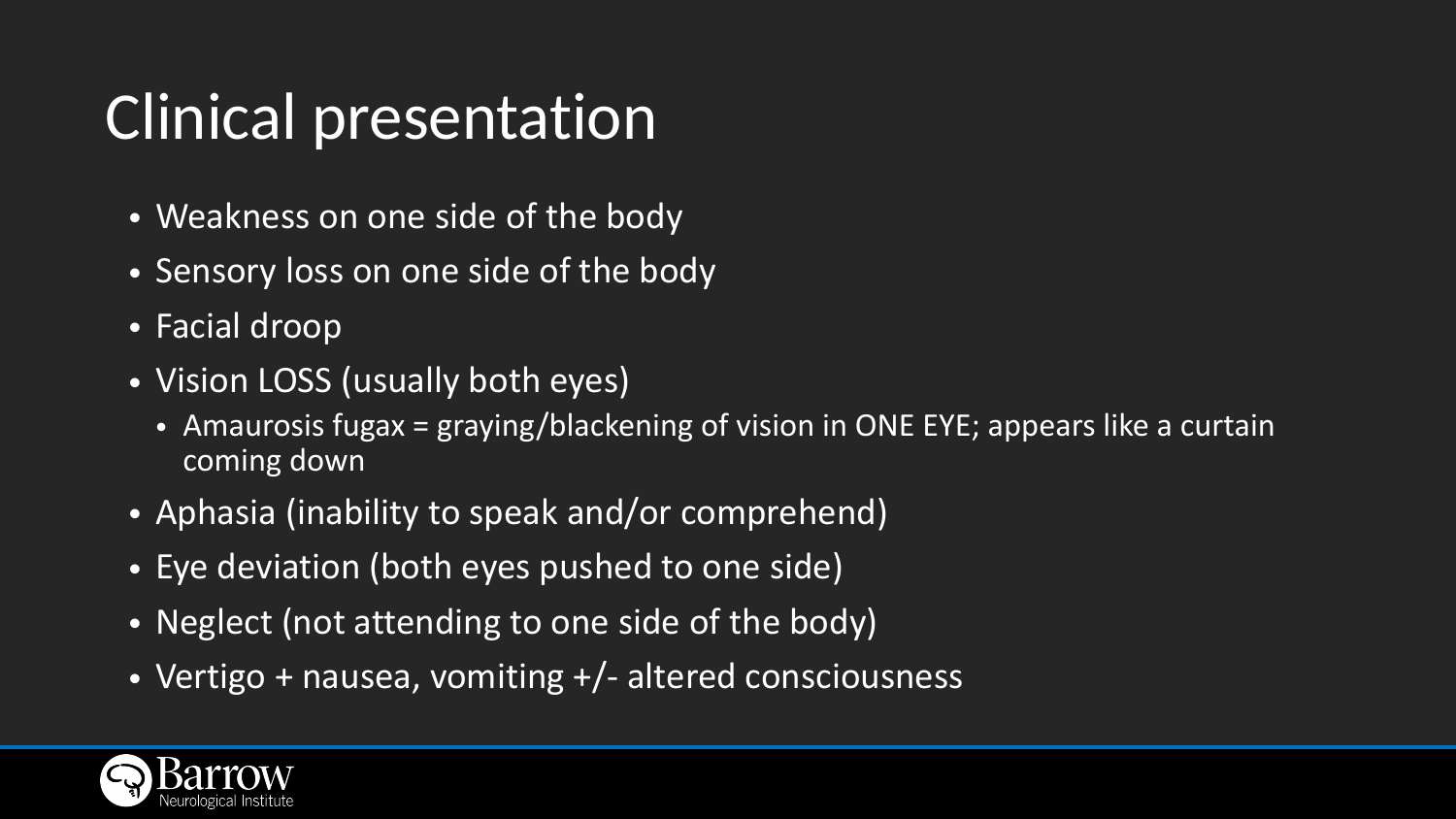# Conditions that can mimic a stroke

- Seizure
	- incontinence
- Migraine
	- when the pain starts
	- vision loss



• Shaking/twitching +/- loss of consciousness, eye deviation, urinary or bowel

• Neurologic symptoms precede the migraine headache pain and start to resolve

• Vision symptoms are usually flashing lights, zigzag lines etc., as opposed to

**Conditions That Can Cause Stroke-Like Symptoms Bell's Palsy** neuralgia verywe

Image courtesy verywell.com

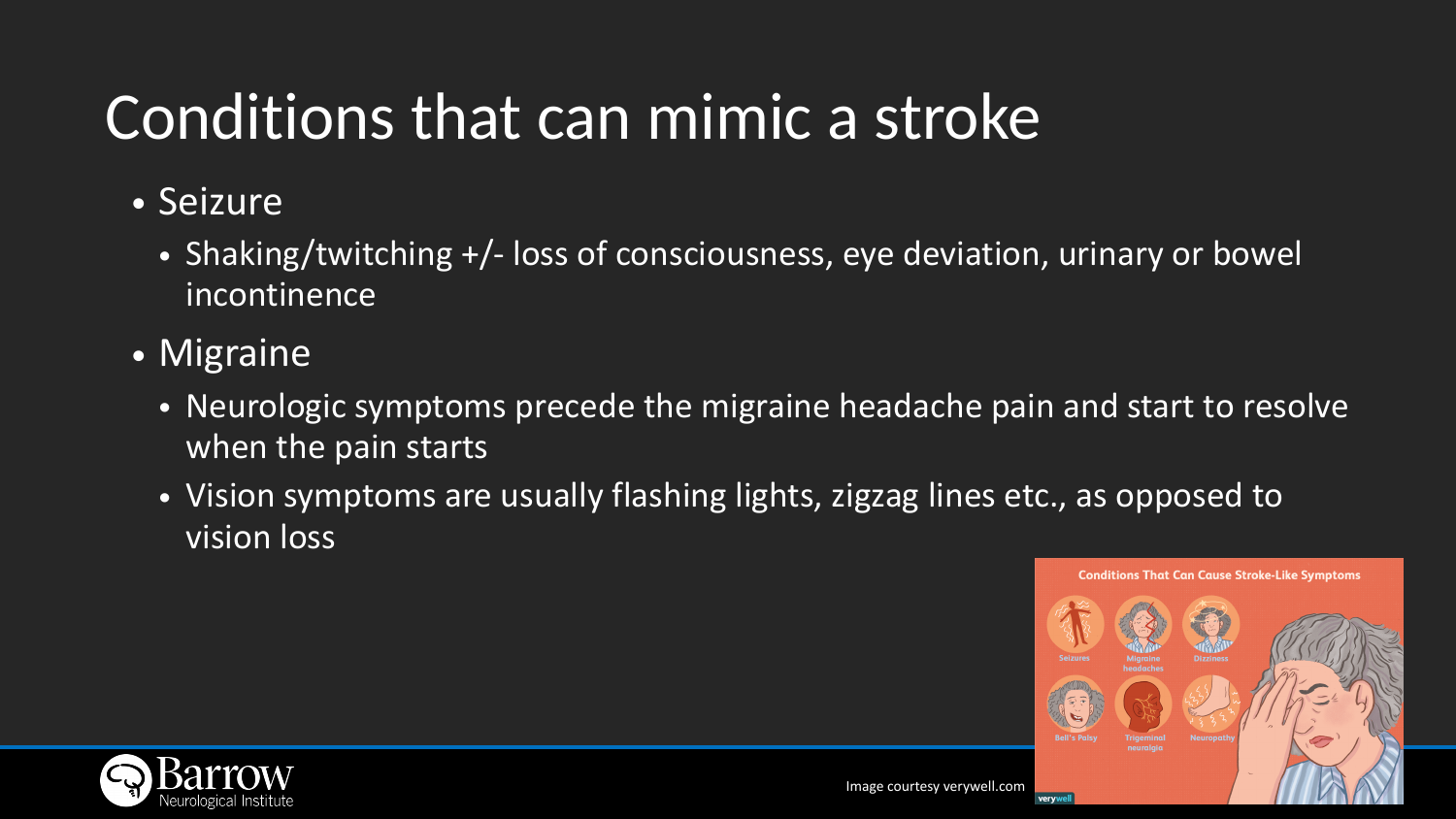### How to check for a stroke on a friend/family member





# **SPOT A STROKE™** FAST. **FACE** Drooping **ARM** Weakness **SPEECH** Difficulty IME to Call 911 Learn more at stroke.org

@Copyright 2020 American Heart Association, Inc., a 501(c)(3) not-for-profit. All rights reserved. American Stroke Association is a registered trademark of the AHA. Unauthorized use prohibited. DS15972 3/20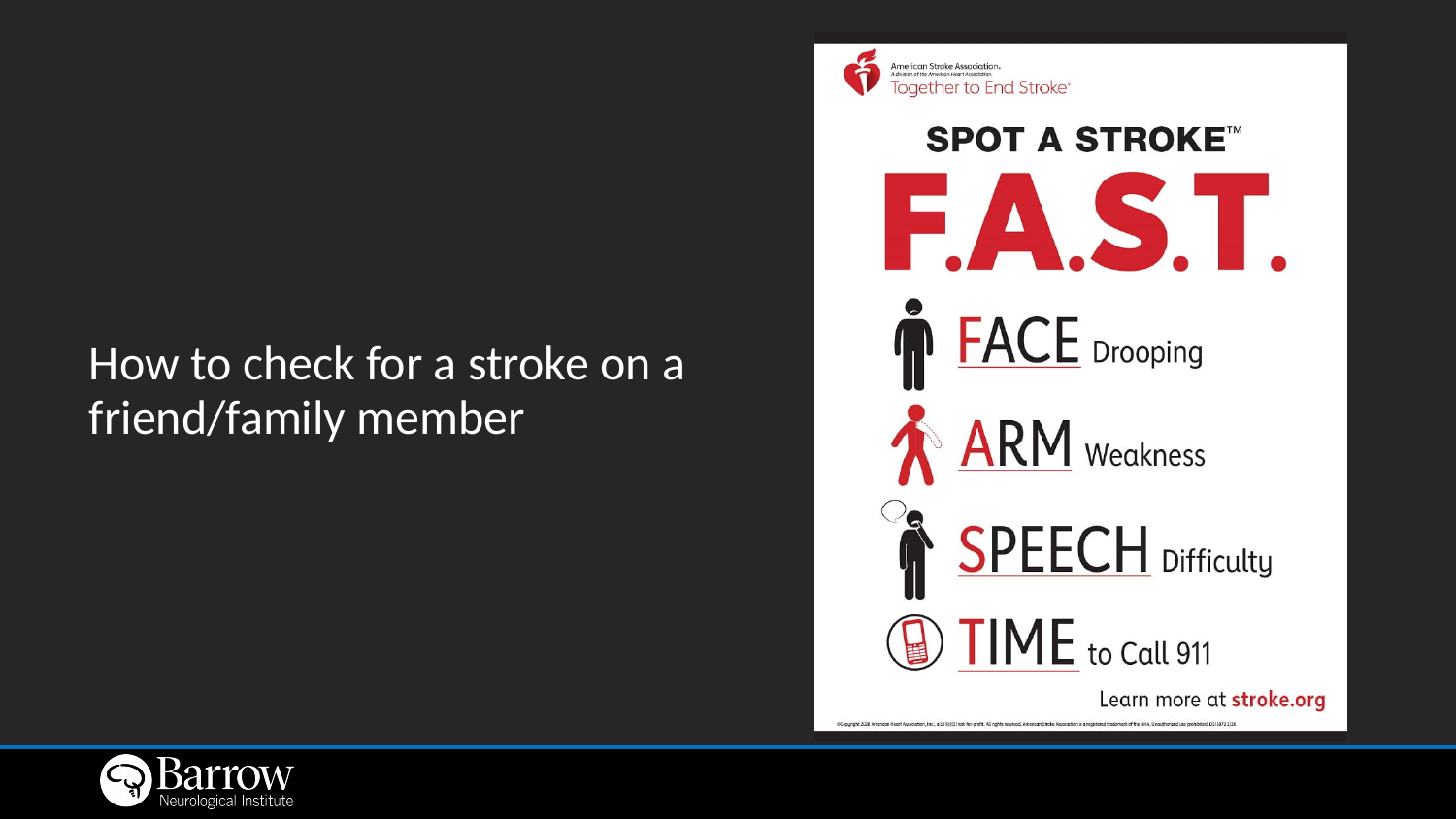### Stroke management

- A lot of these therapies are *time dependent*
- The faster a patient presents to the hospital after symptom onset, the more treatment options they may have!!





Image courtesy Steemit.com

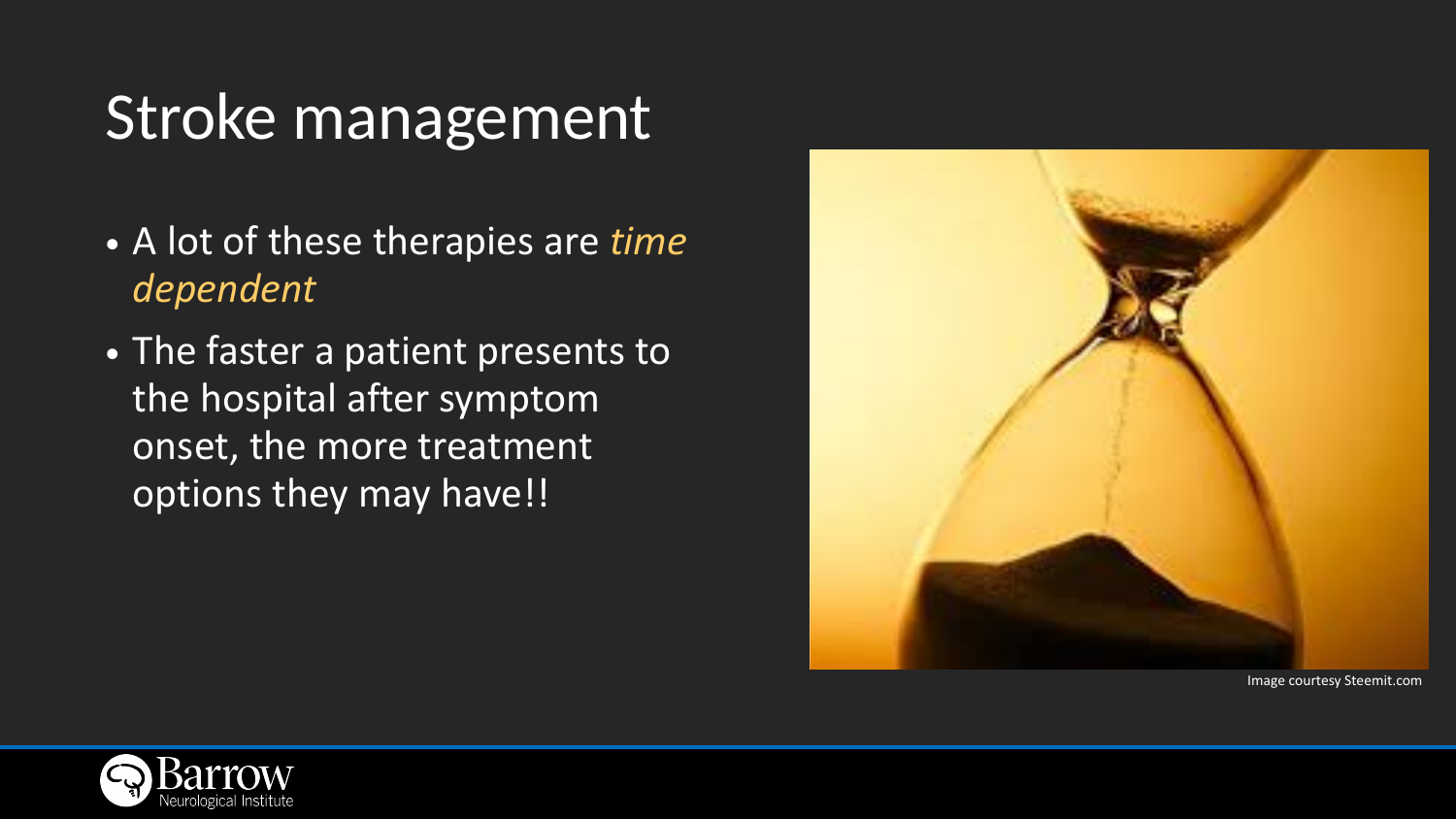### How do we treat strokes at the hospital **Ischemic stroke Hemorrhagic stroke**

- Intravenous medications (clot busting medicine)
- Catheter based procedure to remove the clot
- Blood pressure control
- Carotid stent or carotid endarterectomy (CEA)
- Oral medications
	- Blood thinners (aspirin, plavix, warfarin, etc)
	- Cholesterol-lowering medications (statins)
	- Blood sugar control (insulin, metformin)



- Blood pressure reduction
- Medication to reverse any blood thinners
- Neurosurgical consultation if needed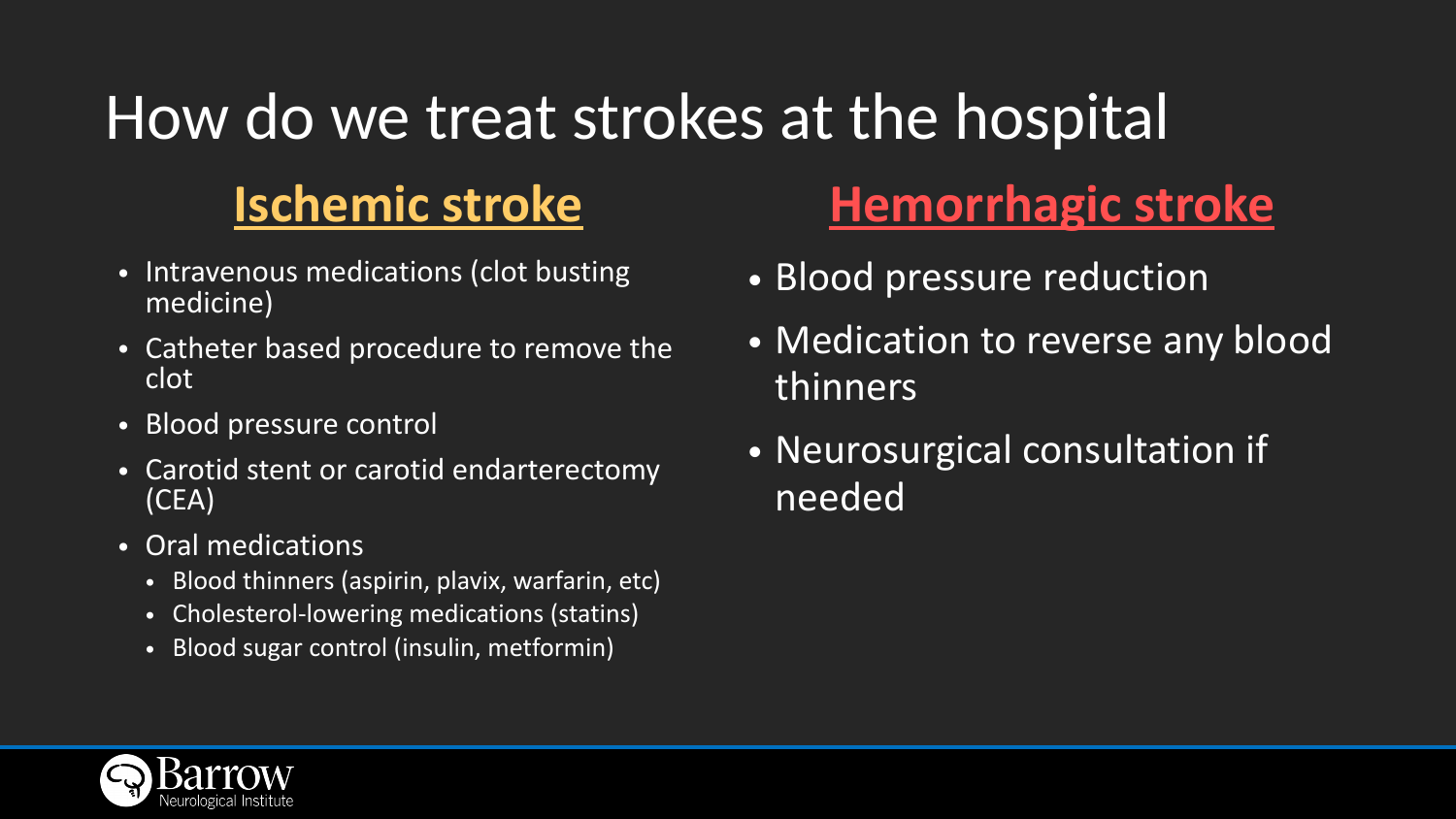### Long term management

• Combination of medication and lifestyle measures

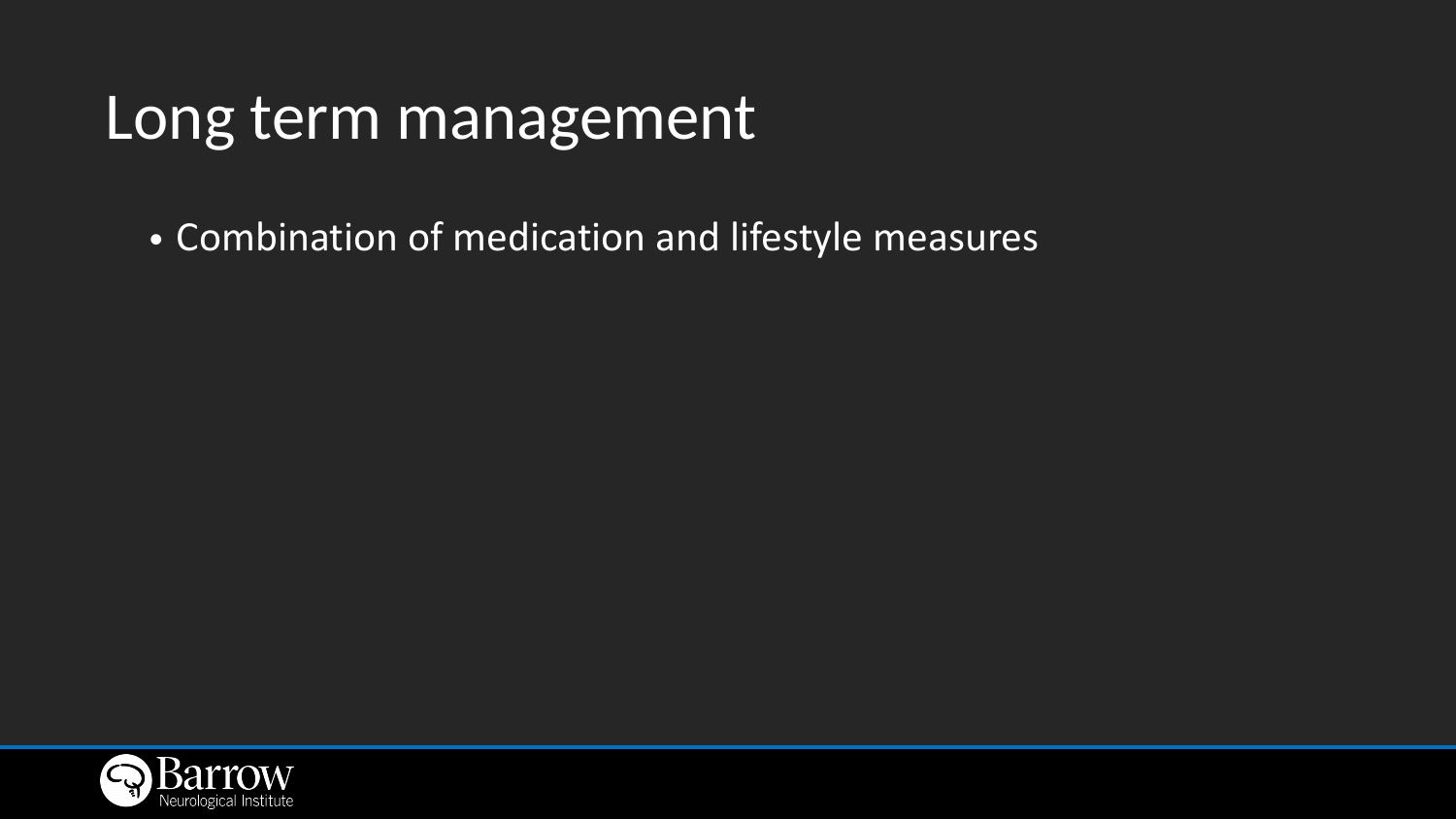

# Risk factor management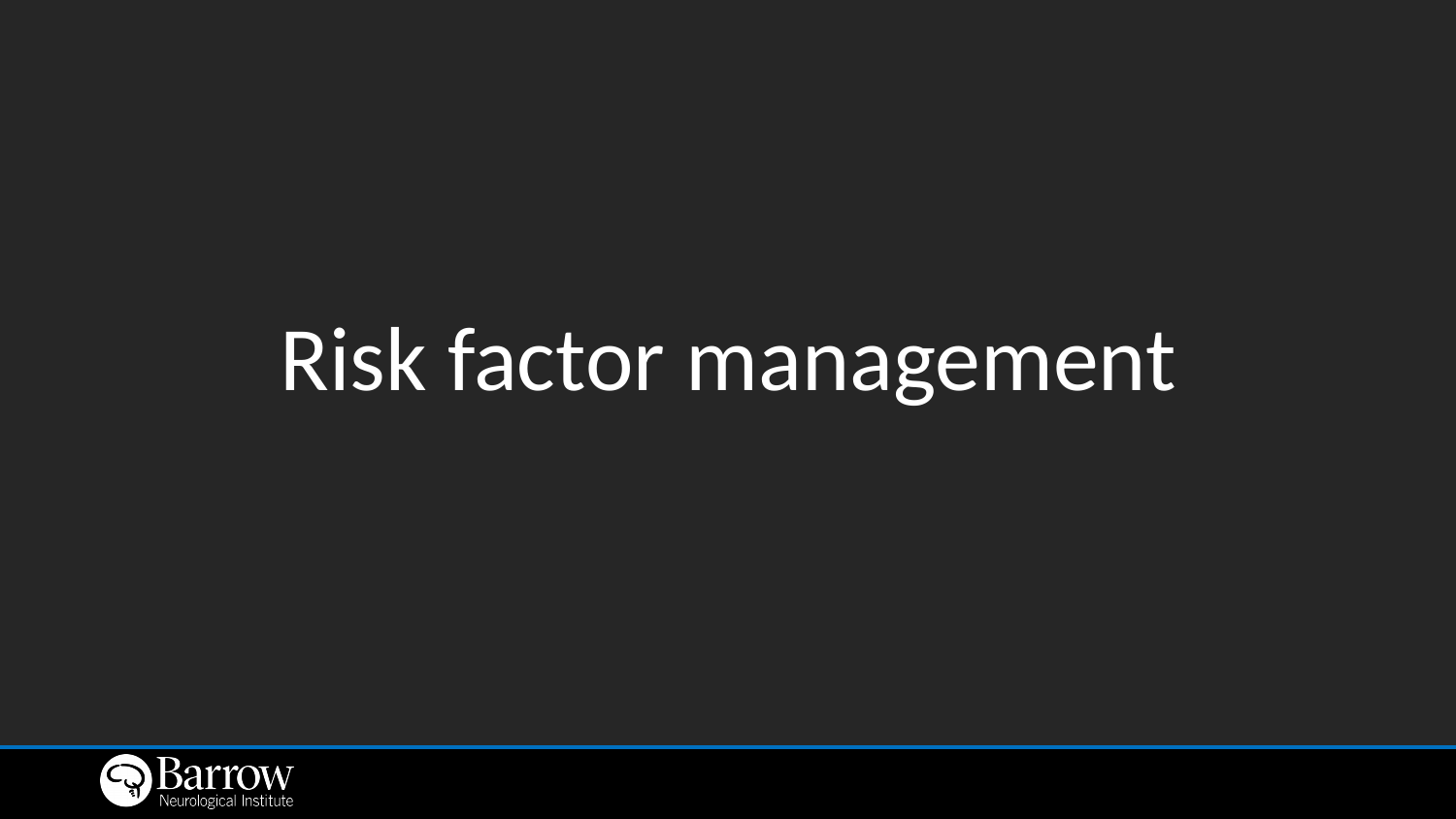# Risk factors

- Modifiable:
	- Hypertension
	- High cholesterol
	- Diabetes
	- Smoking
	- Physical inactivity
- Unmodifiable
	- Age
	- Race and ethnicity
	- Sex
	- Family history, genetic disorders

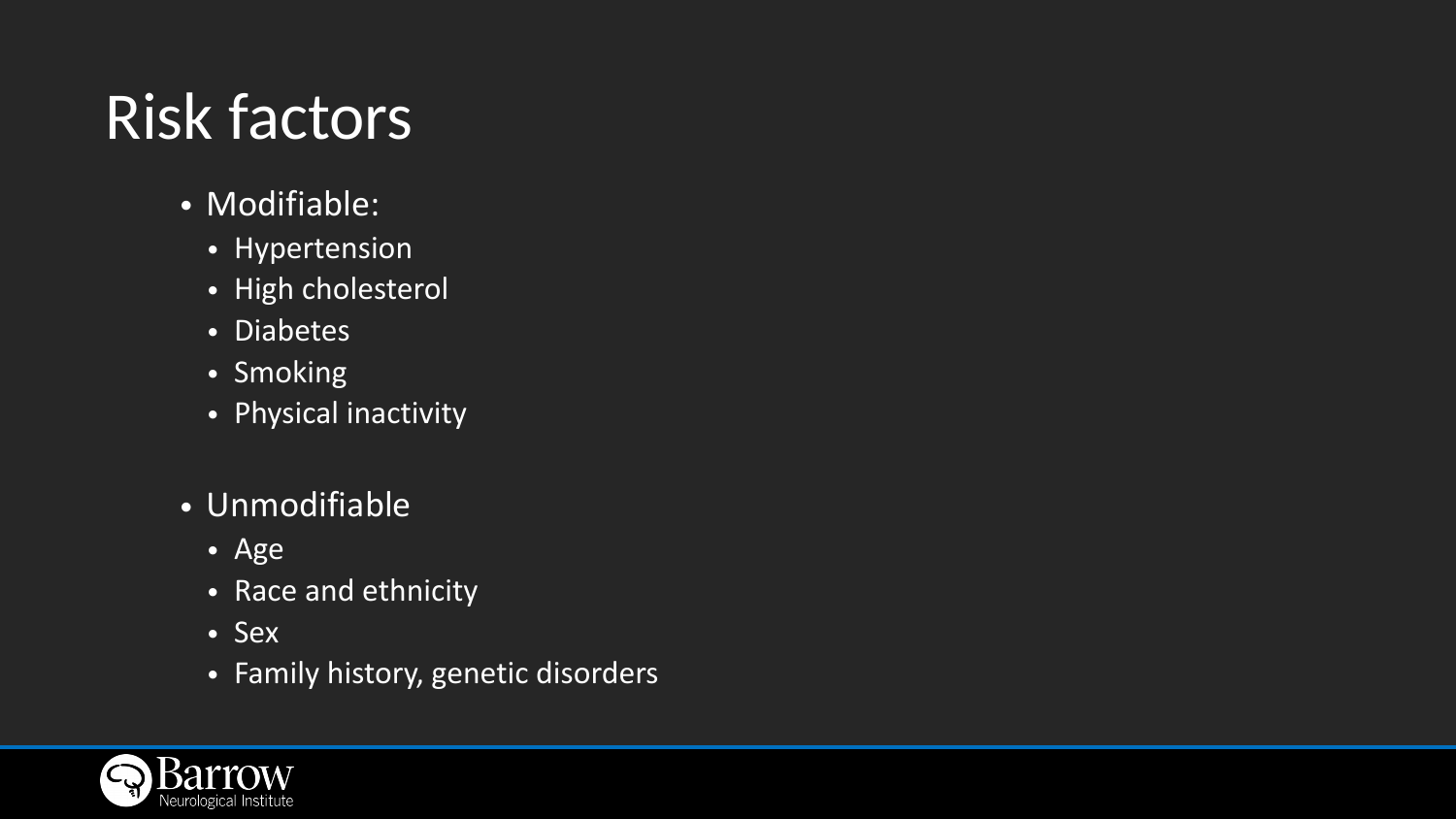# Blood pressure

- Be sure to follow regularly with a PCP!
- Get a home blood pressure cuff
- Check blood pressures once or twice a day and RECORD them in a log to show your doctor
- Take your medications at the same time everyday
- BP goal less than 130/80 mmHg
- Cut back on salt in your diet
	- **per day**



• AHA recommends no more than 2,300mg/day and **ideally less than 1,500mg**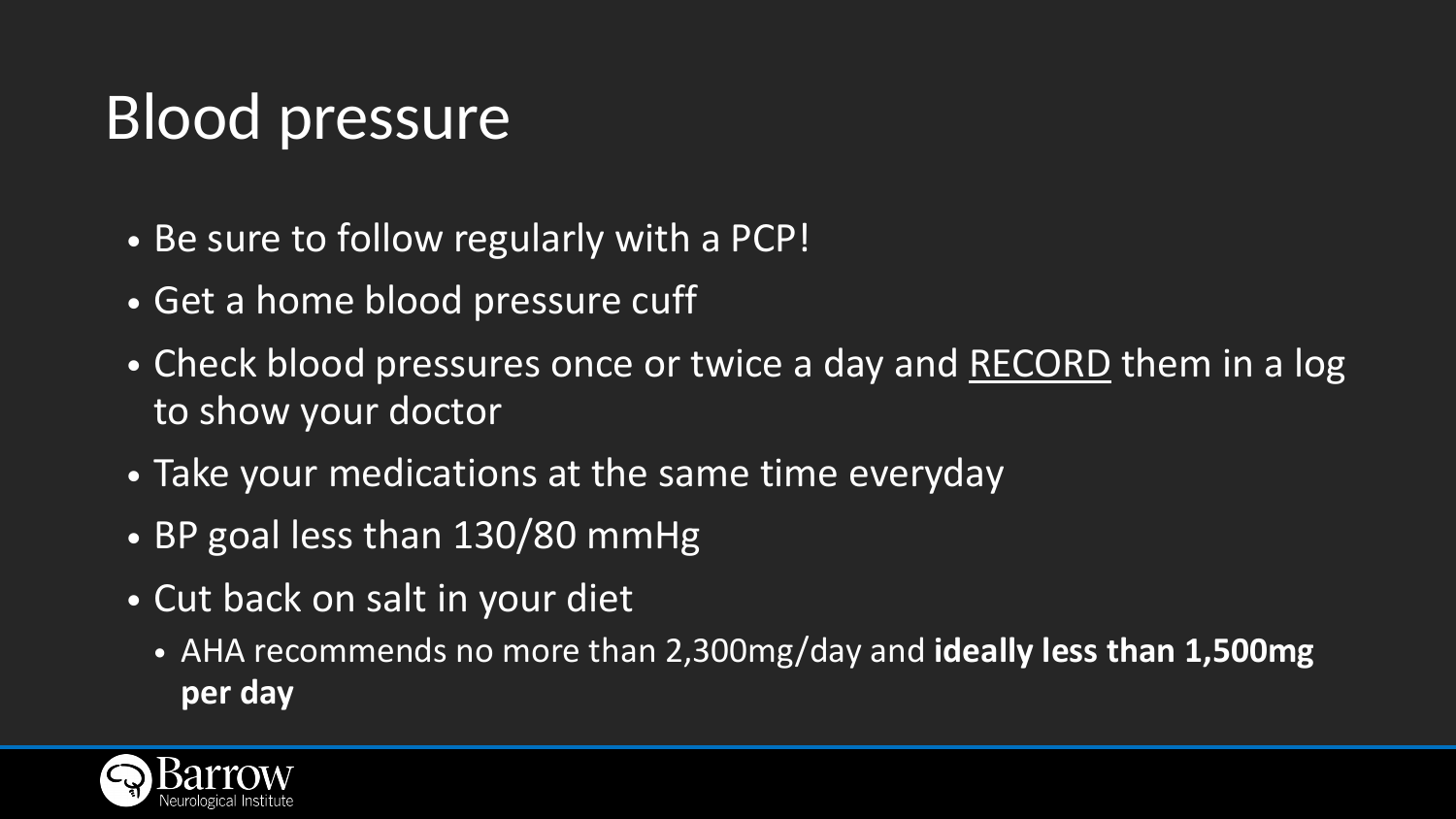# Cholesterol

- LDL = the "bad" cholesterol
- After a stroke, LDL goal is <70
- Statin medications help lower LDL (atorvastatin, rosuvastatin, simvastatin, pravastatin, etc)
- There are alternative medications to statins
- Avoiding foods with high fat content
	- Fried foods, butter, oils, red meat, baked goods

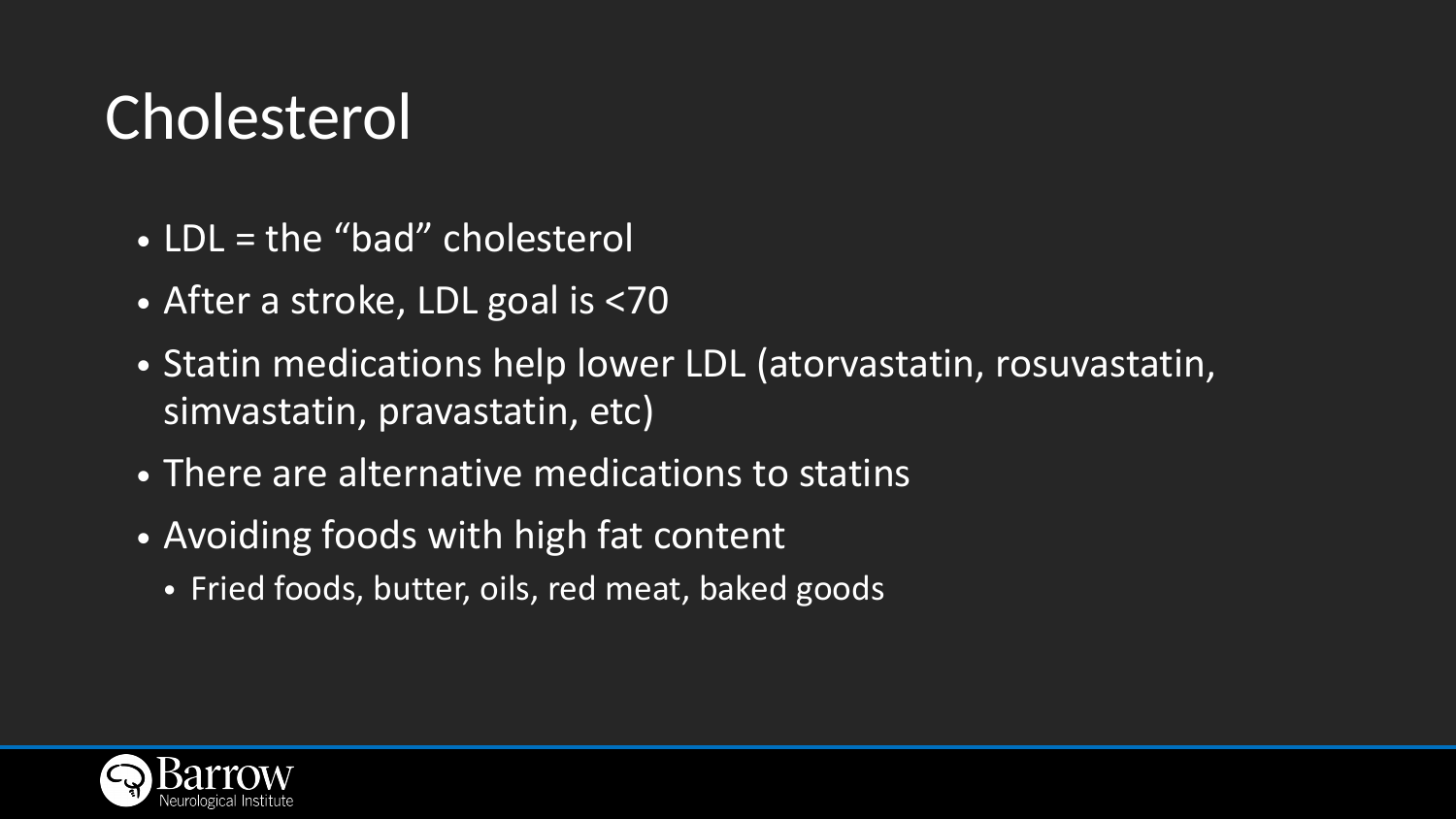# Blood sugars/diabetes

- Can be managed by a PCP or endocrinologist
- Fasting blood sugars should be <100
- HgbA1c = 3 month average of blood sugars
	- Goal is <7% after a stroke
- Medications
	- Metformin, insulin, etc
- Consistent carbohydrate diet
	- Avoid simple sugars (baked goods, raw sugar, sugary drinks)
	- Incorporate complex carbs (vegetables, whole grains)



### **AHA Sugar Recommendation**

To keep all of this in perspective, it's helpful to remember the American Heart Association's recommendations for sugar intake.

- Men should consume no more than 9 teaspoons (36 grams or 150 calories) of added sugar per day.
- For women, the number is lower: 6 teaspoons (25 grams or 100 calories) per day. Consider that one 12-ounce can of soda contains 8 teaspoons (32 grams) of added sugar! There goes your whole day's allotment in one slurp.

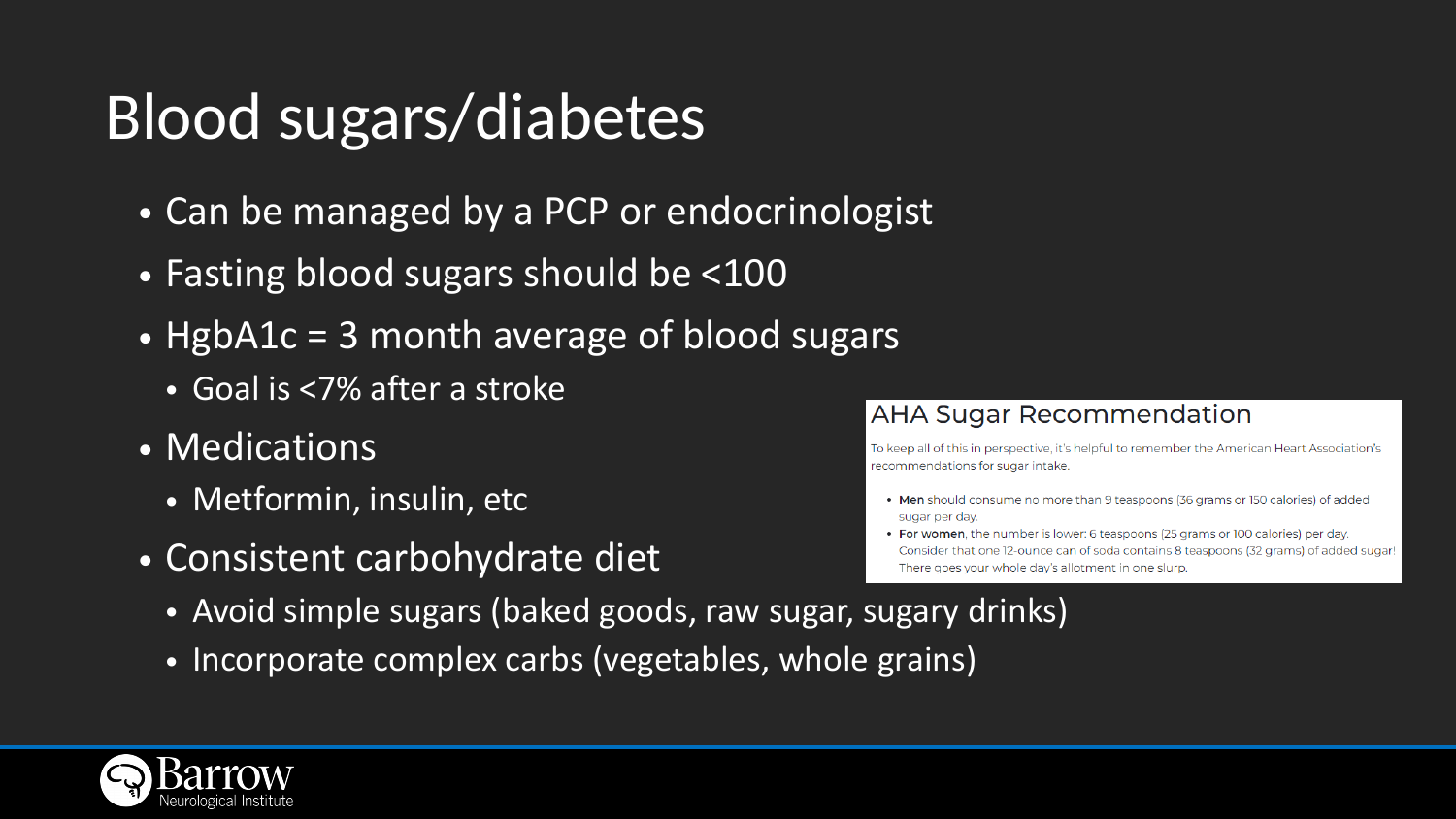# Atrial fibrillation

- prone to developing small blood clots
- Can be asymptomatic
- heartbeat (palpitations), chest pain, dizziness, fatigue, lightheadedness, shortness of breath
- Talk to a cardiologist and/or PCP
- etc) to prevent strokes
	- Very important not to miss doses of this type of medication



• Abnormal heart rhythm (arrhythmia) that makes the heart more

• Symptoms can include sensation of fast, fluttering or pounding

• Sometimes requires a **blood thinner** (warfarin, apixaban, rivaroxaban,

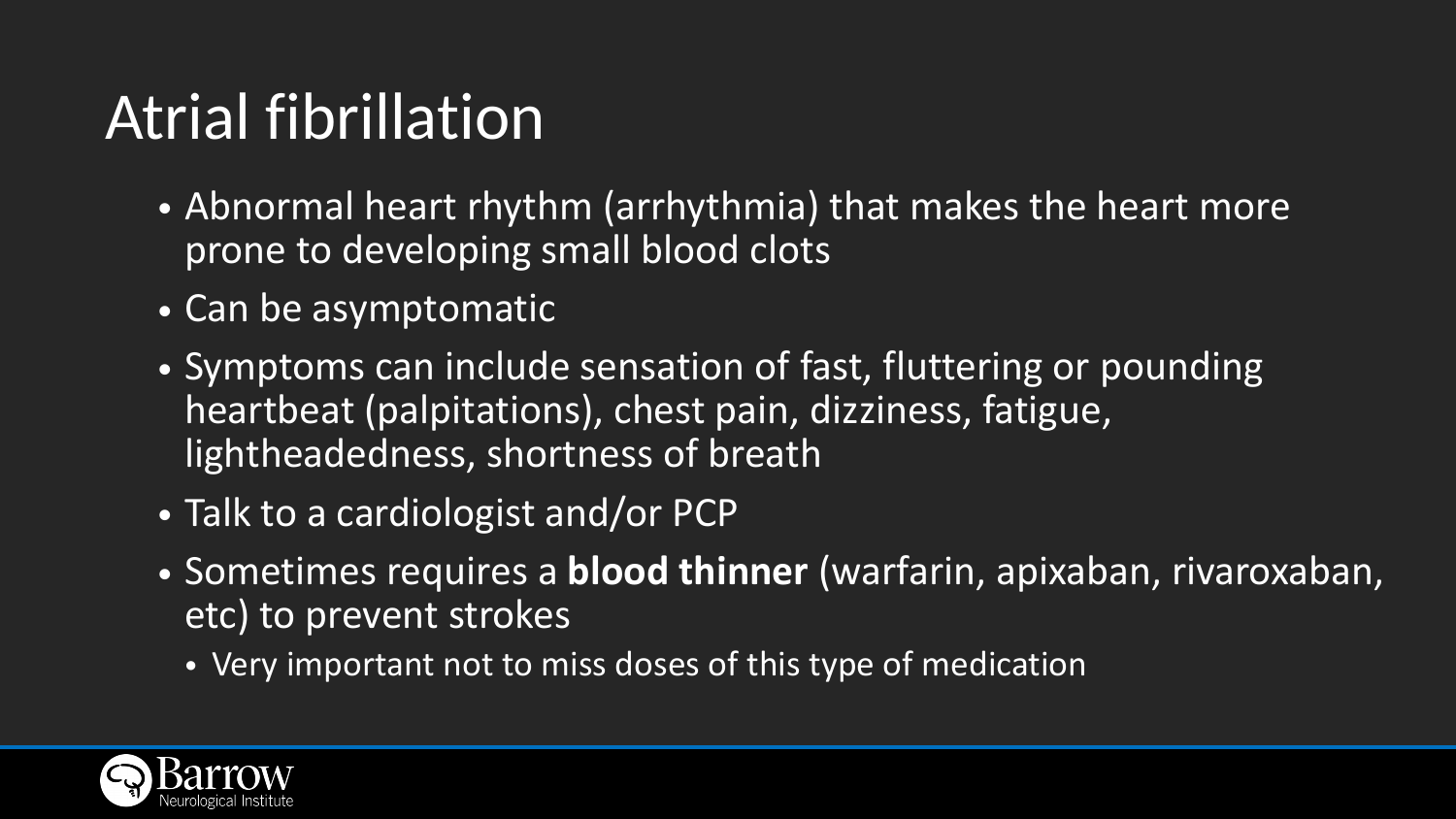# Lifestyle habits

# • Alcohol…ok, but only in moderation (no more than 2 drinks/day for

- Smoking….don't do it!
- men and 1 per day for women)
- Illicit drugs…stay away!

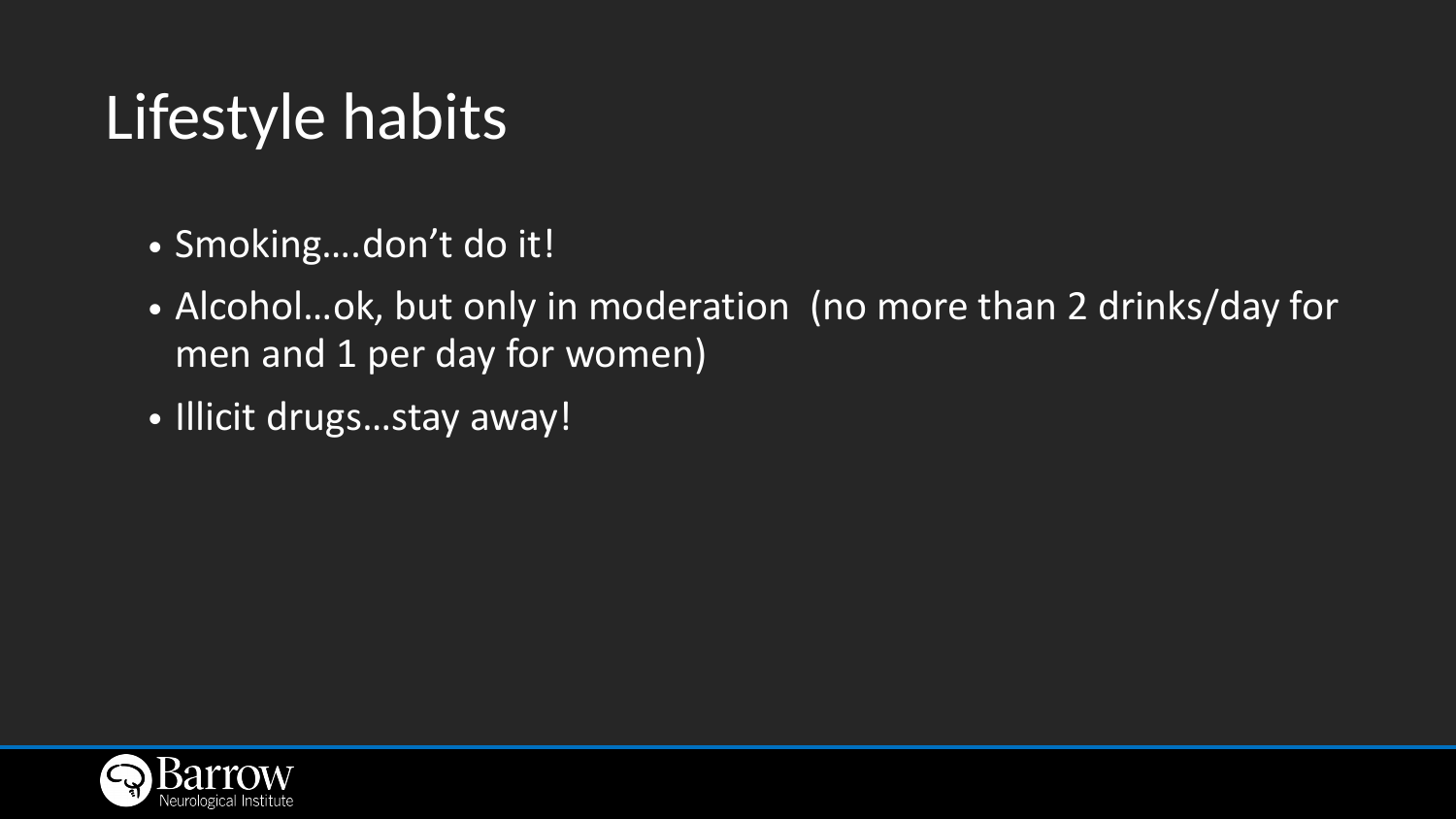### Mediterranean diet

- High intake of plant-based foods (fruits, vegetables, legumes)
- High consumption of whole grains and cereals
- Increased consumption of fish
- Low consumption of meat and meat products (red meats and processed meats are discouraged)
- Favor monounsaturated fats over saturated fats
- Low to moderate red wine consumption
- Moderate consumption of milk and dairy products
- Discourages soda, pastries, sweets, baked goods, spread fats

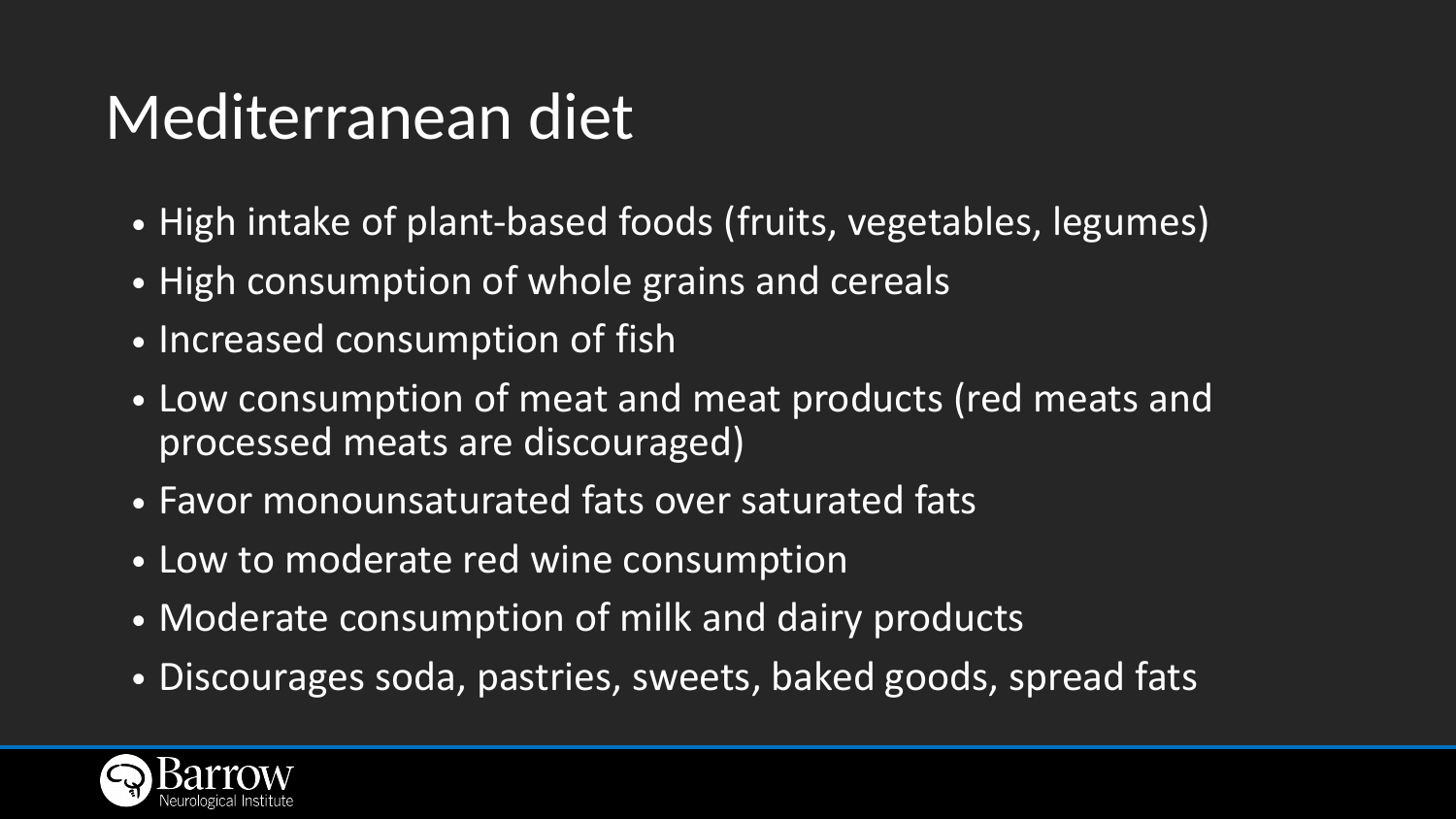### Exercise

• Moderate intensity aerobic activity 10minutes 4x/week

### or

- Vigorous intensity activity for 20 or more minutes twice a week
- Light intensity activity for 30 minutes a day
- Exercise can also help relieve stress, improve sleep





### How much physical activity do you need?

Here are the American Heart Association recommendations for adults.

### **Fit in 150+**



Get at least 150 minutes per week of moderate-intensity aerobic activity or 75 minutes per week of vigorous aerobic activity (or a combination of both), preferably spread throughout the week.



### **Move More, Sit Less**

Get up and move throughout the day. Any activity is better than none. Even light-intensity activity can offset the serious health risks of being sedentary.

### **Add Intensity**



Moderate to vigorous aerobic exercise is best. Your heart will beat faster, and you'll breathe harder than normal. As you get used to being more active, increase your time and/or intensity to get more benefits.

### Add Muscle

Include moderate- to high-intensity muscle-strengthening activity (like resistance or weight training) at least twice a week

### Feel Better



Physical activity is one of the best ways to keep your body and brain healthy. It relieves stress, improves mood, gives you energy, helps with sleep and can lower your risk of chronic disease, including dementia and depression.

### Move more, with more intensity, and sit less.

### Find out how at heart.org/movemore.

© Copyright 2021 American Heart Association, Inc., a 501(c)(3) not-for-profit. All rights reserved. Healthy for Good is a trademark. Unauthorized use prohibited. 3/21 DS17388

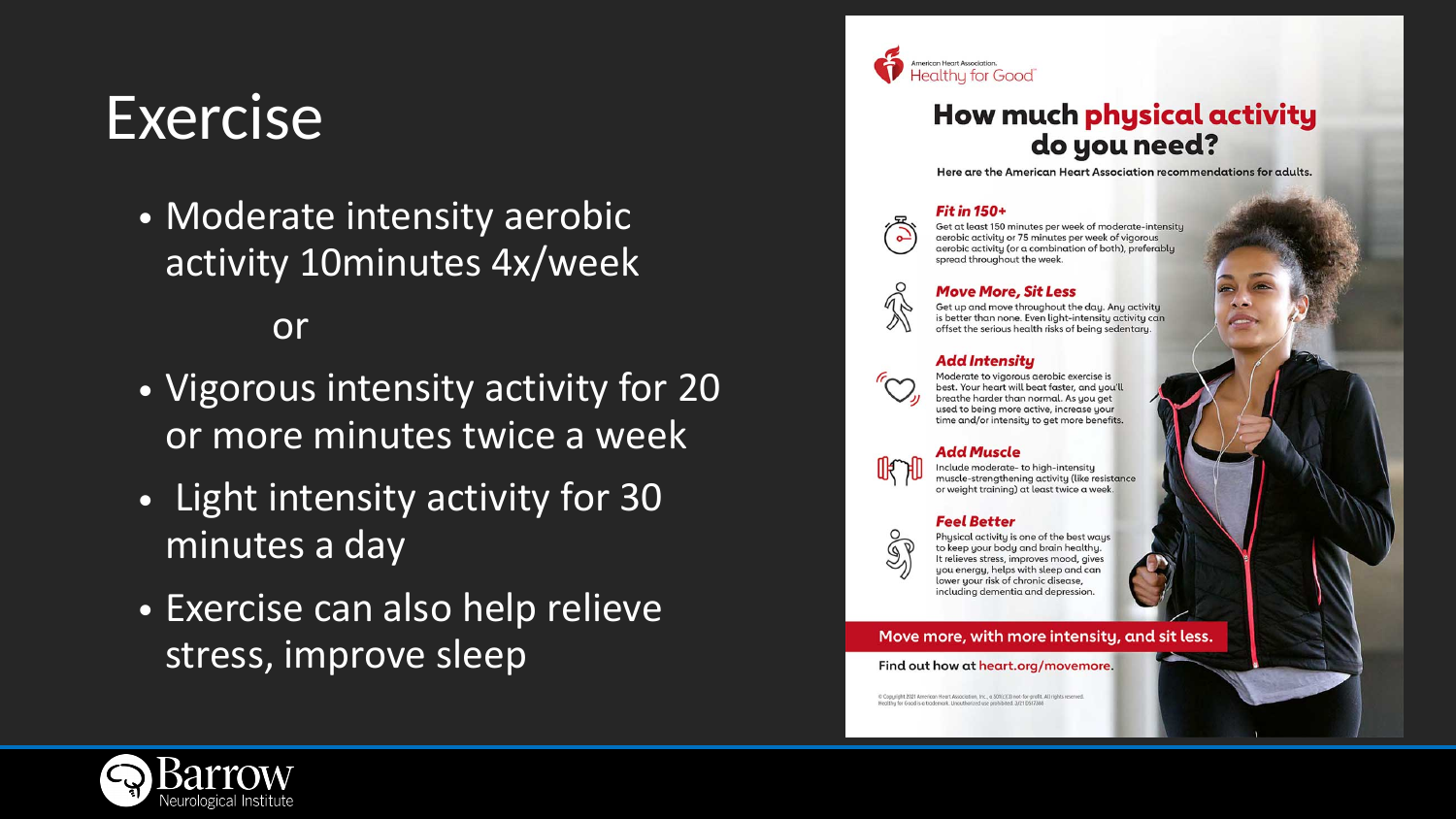### Other risk factors

- Sleep apnea need to treat with CPAP
- 
- Chronic kidney disease



# • Obesity – weight loss is recommended, monitor BMI at least annually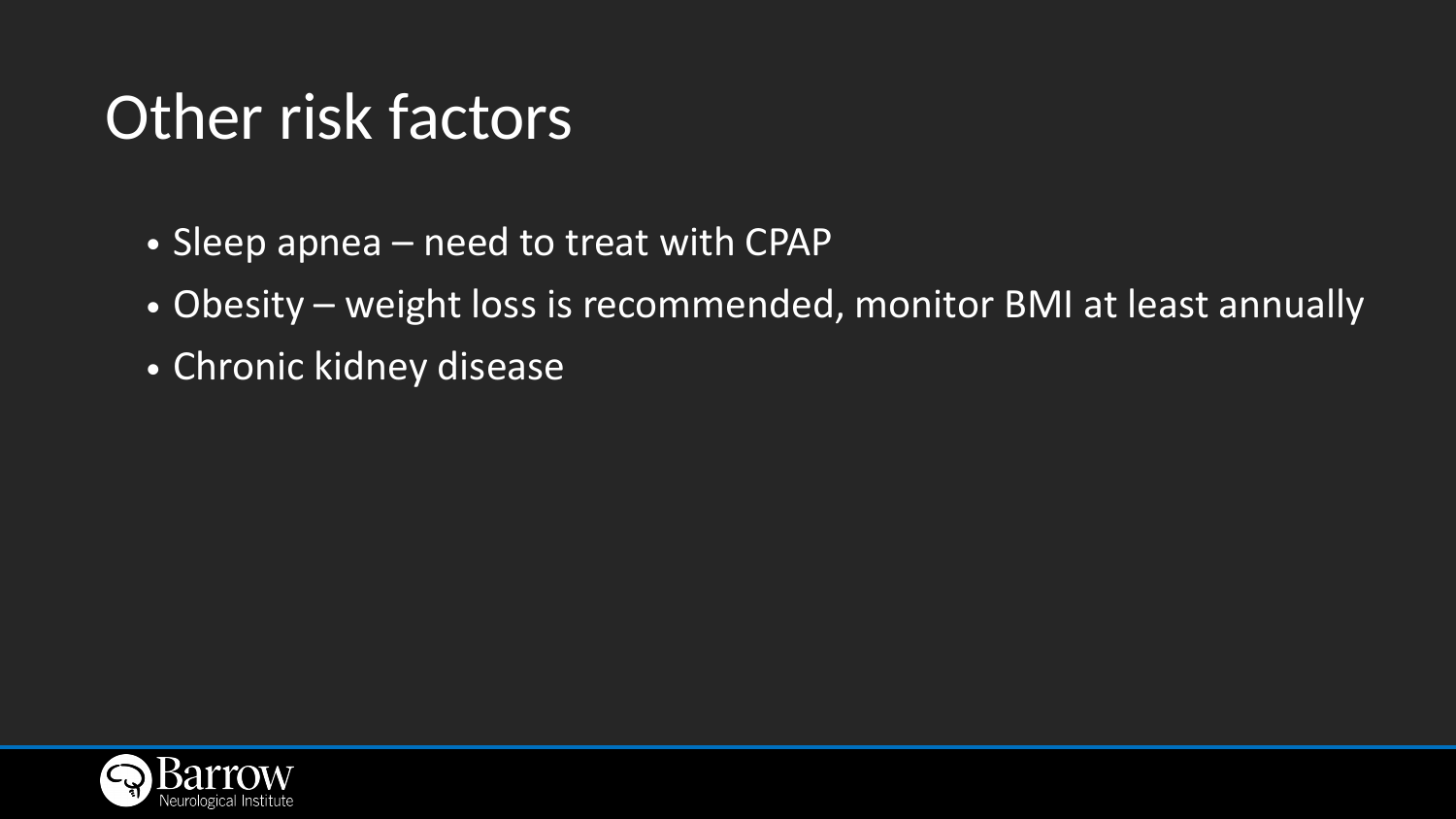### Stroke Recovery

# • Typically requires a lot of therapy (physical, occupational, speech, etc)



- It can be a long road
- 
- Most improvement will occur within the first 6 months
- The brain has the ability to heal itself
	- NEUROPLASTICITY